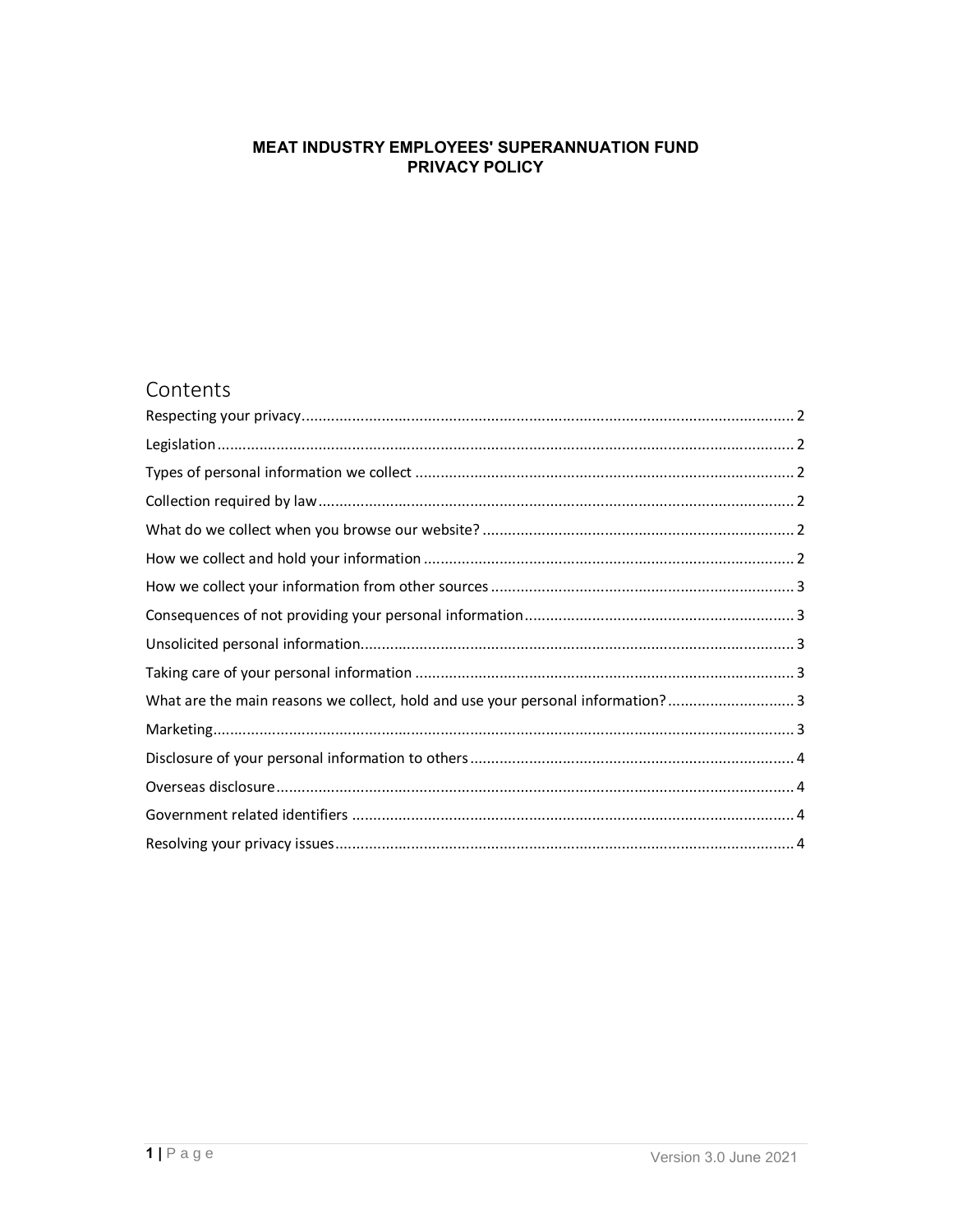# **Respecting your privacy**

Meat Industry Employees' Superannuation Fund Pty Ltd (ABN 58 005 793 199) is the Trustee of the Meat Industry Employeesq Superannuation Fund (MIESF or the Fund) and is responsible for the administration of the Fund. As a superannuation fund, MIESF has long been in the business of holding and storing personal information and has always been extremely careful and sensitive in the way in which this information has been used and passed to others.

### **Legislation**

The Fund abides by the Australian Privacy Principles that are contained in the Privacy Act 1988 (Cth) and has adopted this Privacy Policy which sets out the way in which it handles personal information held about individuals.

## **Types of personal information we collect**

In order to provide superannuation benefits, including death and disability benefits, and to properly manage the Fund, MIESF holds personal information that identifies members and employers and this typically includes:

- · ID information such as your name, postal, residential or email address, telephone numbers, gender and date of birth;
- · Tax File Number;
- · Employment details sometimes including salary information;
- · Bank account or other financial details for benefit payment purposes;
- Proof of identity such as driver of license;
- Dependants; and
- Any other required information.

"Sensitive information" is information or opinion about you which is personal information about your:

- racial or ethnic origins,
- · political opinions,
- · political association or membership,
- religious beliefs or affiliations,
- · philosophical beliefs,
- · professional or trade association membership,
- trade union membership,
- sexual orientation or practices,
- criminal record, or
- health, genetic or biometric information.

We will only collect sensitive information (including health information) about you with your consent, except where we are required or permitted by law to collect your sensitive information without your consent.

#### **Collection required by law**

We may collect information about you because we are required or authorised by law to collect it. There are laws that affect superannuation funds, including corporations and tax law, which require us to collect personal information. For example, we require personal information to verify your identity under the Commonwealth Anti-Money Laundering law.

#### **What do we collect when you browse our website**

When you browse our website or download information we do not record information that identifies you, unless you provide your information via an email to us via the website. Any % cookies+ on the website do not record personal information. MIESFG website has links to other internet sites. Once you leave our website, our privacy policy no longer applies.

#### **How we collect and hold your information**

<span id="page-1-5"></span><span id="page-1-4"></span><span id="page-1-3"></span><span id="page-1-2"></span><span id="page-1-1"></span><span id="page-1-0"></span>The Trustee advises that it will collect personal information from individuals referred to as "solicited  $information+$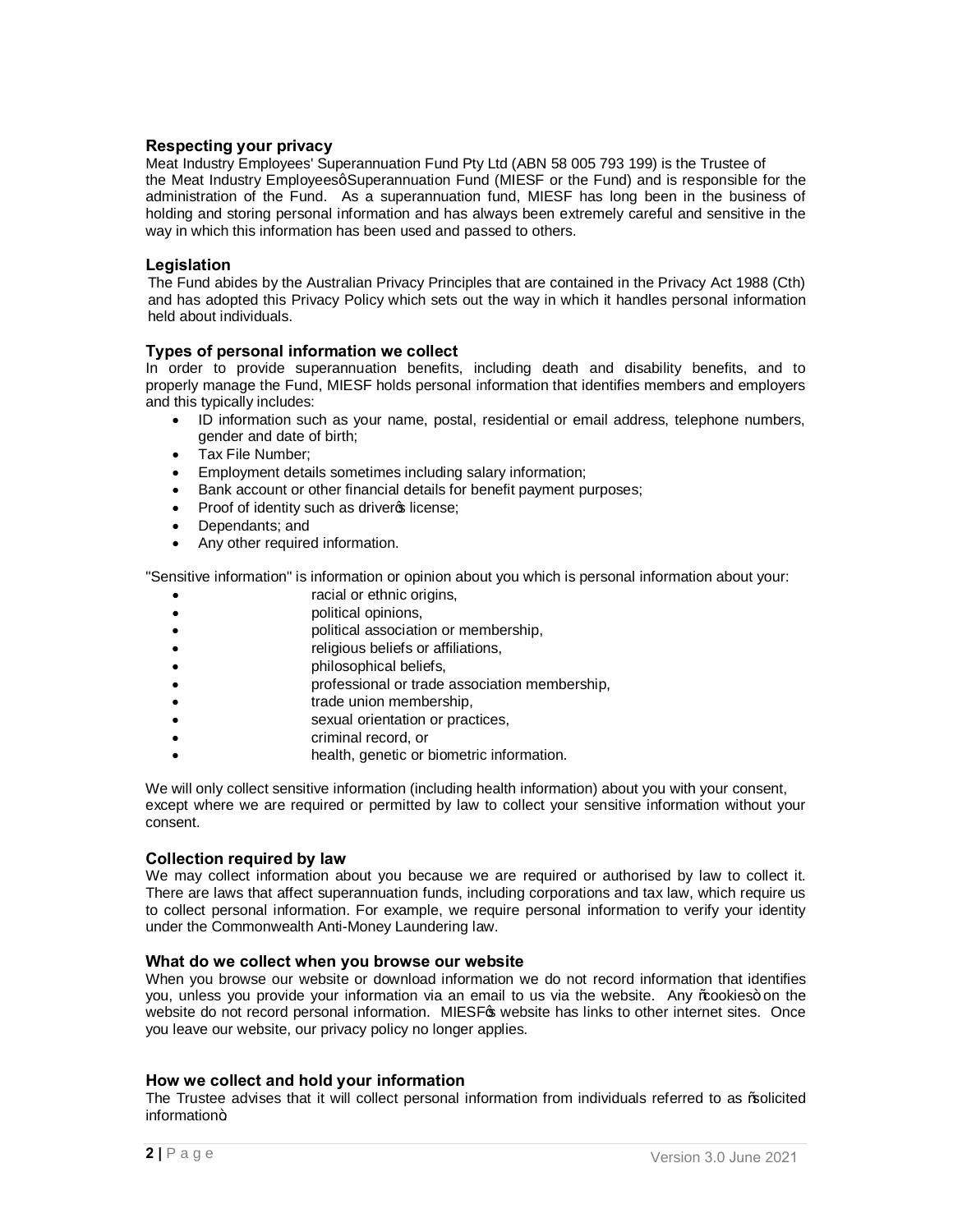There are many ways we seek information from you. We might collect your information when you fill out a form with us or when youqve given us a call. We also find using electronic means, such as email, a convenient way to communicate with you and to verify your details.

### **How we collect your information from other sources**

Sometimes we collect information about you from other sources. We do this only if itos necessary to do so. Instances of when we may need to include where:

- · we collect your information from your employer;
- we cand get hold of you and we rely on publicly available information to update your contact details;
- · we need information from an insurer about an insurance application you make through us; and
- at your request, we exchange information with your previous superannuation fund, your legal or financial advisers or other representatives.

#### **Consequences of not providing your personal information**

If personal data is not disclosed to the Fund the consequences that may follow are:

 $\degree$  MIESF may be unable to pay your benefit or there may be delays.<br> $\degree$  There may be difficulties in sole ultima your benefit.

- " There may be difficulties in calculating your benefit.
- There may be difficulties and delays in processing your insured death, terminal illness or TPD benefit.
- You may pay more tax than is necessary.
- MIESF may experience difficulties in contacting you with the consequence that you do not receive annual statements and may get reported as a lost member and eventually your benefit may be transferred to the ATO.

#### **Unsolicited personal information**

Where MIESF receives unsolicited personal information about you, MIESF will check whether that information is reasonably necessary for our functions. If it is, wed handle this information the same way we do with other information we seek from you. If not, wed ensure we do the right thing and destroy or de-identify it.

#### **Taking care of your personal information**

Having received personal data, the Fund is responsible for ensuring that all information is protected from unauthorised access, modification or disclosure.

Some of the ways we do this are:

- · confidentiality requirements of our employees;
- · document storage security policies;
- · security measures for access to our systems;
- · only giving access to personal information to a person who is verified to be able to receive that information;
- · control of access to our office; and
- · electronic security systems, such as firewalls and data encryption on our website.

#### **What are the main reasons we collect, hold and use your personal information?**

The information will be used for the primary purpose of managing the Fund under the terms of the Trust Deed of 28 June 2013 (as amended from time to time). This includes:

- calculation and payment of benefits;
- managing the insured death, terminal illness and TPD benefits; and
- <span id="page-2-3"></span><span id="page-2-2"></span><span id="page-2-1"></span><span id="page-2-0"></span>transferring moneys to another superannuation fund or the ATO.

We may also collect, hold and use your personal information for recruitment/employment purposes.

#### **Marketing**

<span id="page-2-5"></span><span id="page-2-4"></span>Your personal information will not be used for secondary purposes such as direct marketing of other services or organisations without your express permission.